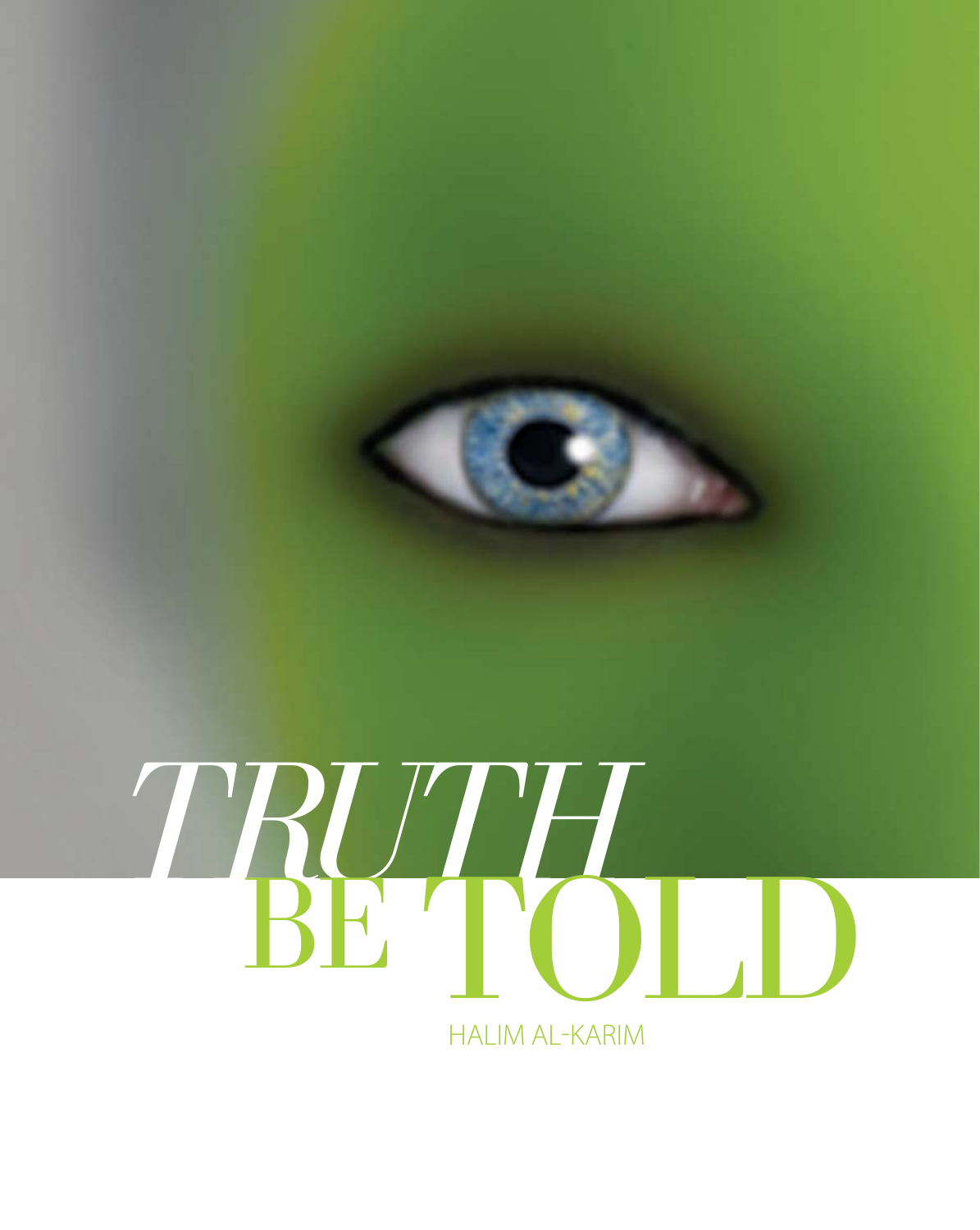

Halim Al-Karim has come a long way since his turbulent youth in politically unstable Iraq, yet the impact of his traumatic experiences lingers in his works. **Tala Chukri** meets Al-Karim and discusses his works, which are replete with constant reminders of a past better left forgotten.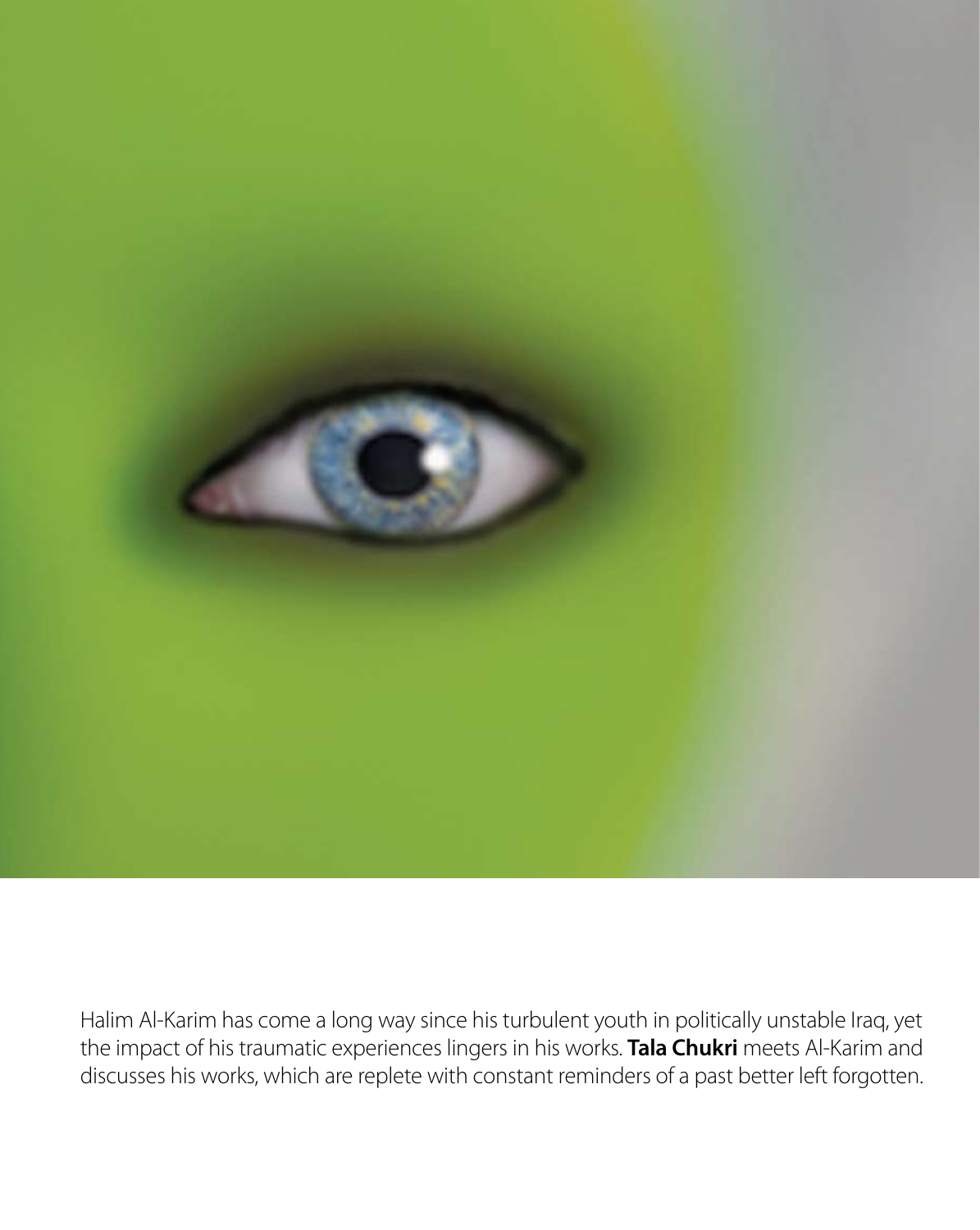

Clad in black jeans and a black shirt, he is visibly dreading this interview. His tired and beady eyes seem to be watching me; his fingers twirling around the same lock from his helmet of black curly hair. "I am a very fragile man," he says, minutes after the interview has started. He speaks slowly, often retracting words and rephrasing sentences, almost afraid of laying himself bare. It seems clear to me that his somewhat dishevelled appearance is akin to his natural state of vulnerability.

His is a dark past and one which has resulted in a continuous struggle in terms of distinguishing between reality and fantasy. Yet it is this very disturbance in perception which forms the crux of Al-Karim's art. "When dreams are your only means of escape, they become part of your being and consciousness," he explains. Forced to flee his native Iraq in 1991 for political reasons, Al-Karim's life thus far has been plagued by a desire to avert the world's realities with him often seeking solace in his labyrinthine imagination. Best known for his photographic abstraction, which sheds light on the ramifications of war, Al-Karim's oeuvre perpetually straddles the line between photographic reality and optical illusion and strongly reflects a psychological desire to escape.

## SHOCK AND AWE

Opening spread: (Detail) *Untitled One* from the *Hidden Love* series. 2009. Lambda print. 170 x 122 cm. Edition of five plus two artist proofs.

Facing page: *Hidden Passion*. 1987. Lambda print. Triptych. 200 x 300 cm each. Edition of three plus two artist proofs.

Despite coming from a large family – 10 siblings – Al-Karim's childhood was lonely; he doesn't seem particularly close to any of his brothers and sisters and the notion of family remains distant to him. From an early age, he would spend time searching for tools to practice art, haphazardly using everyday objects such as wood, fabric and paper to make kites and sculptures. Born in Najaf, Iraq in 1963, Al-Karim spent his first decade in Lebanon, where his father taught history and politics at the American University of Beirut. Iraq was never far from the family's thoughts and as a young boy, Al-Karim spent countless hours listening to his father nostalgically recount tales of Baghdad. When the family returned to their homeland in 1973, the country was in the midst of a military offensive against Kuwait, leaving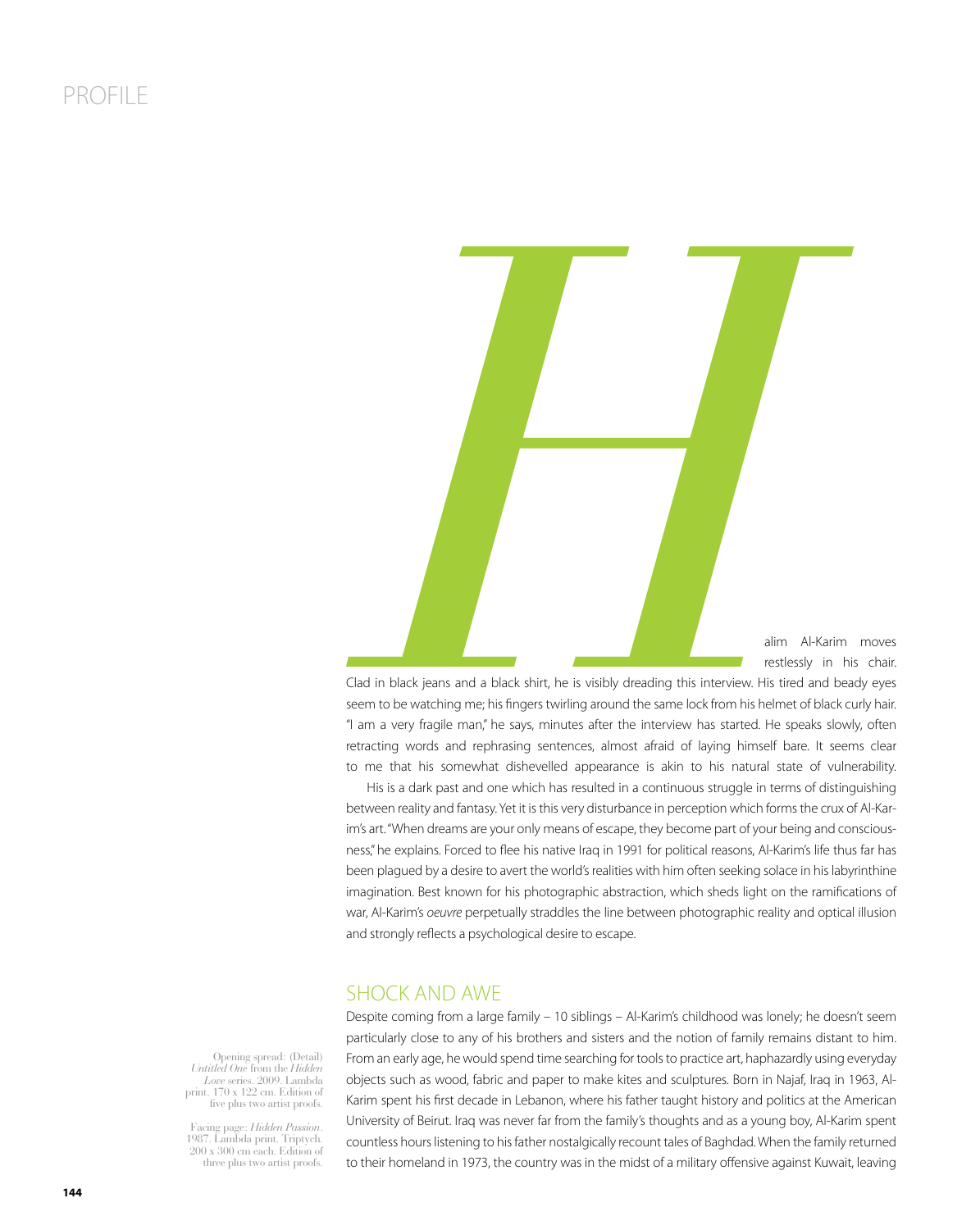PROFILE

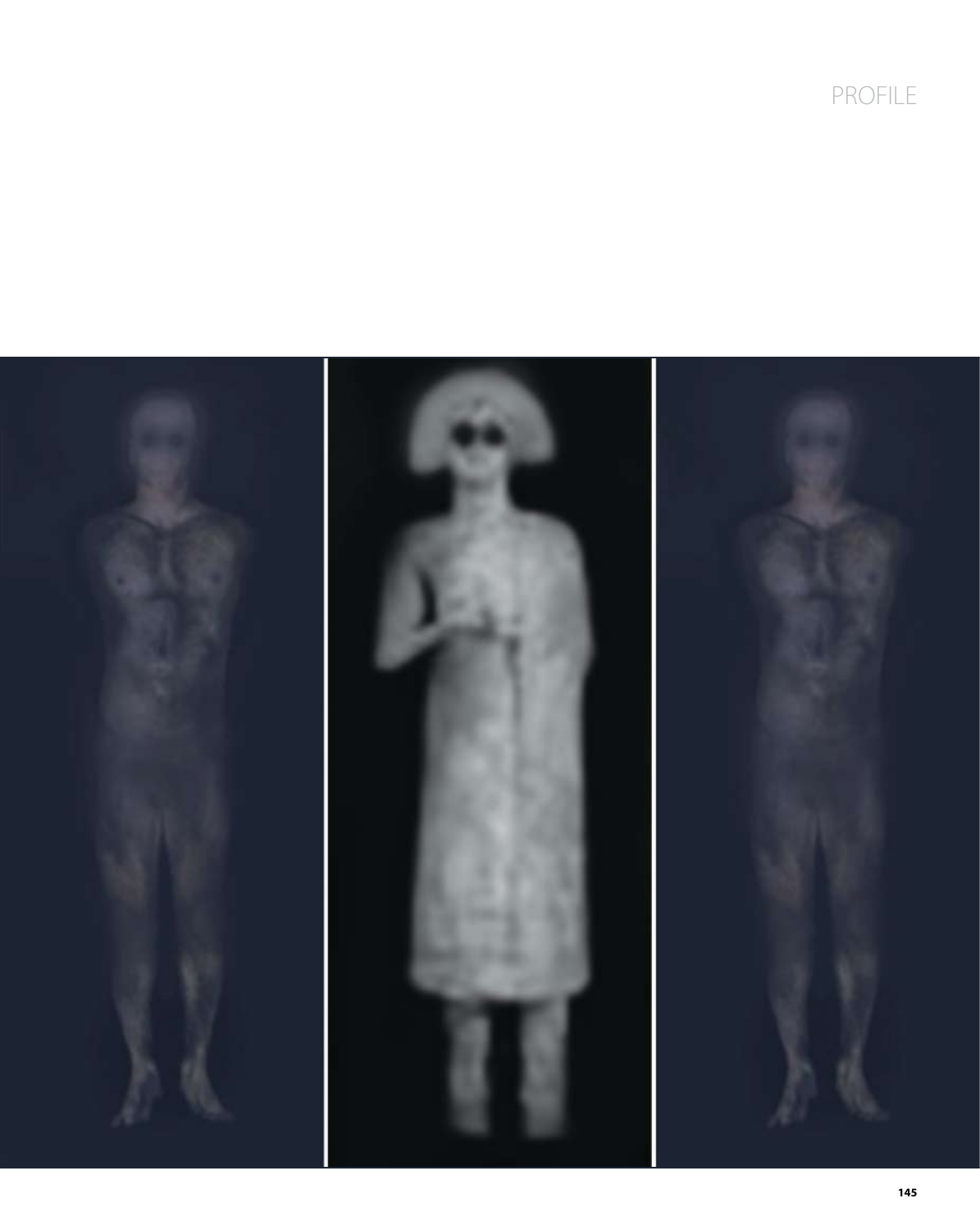



#### Left: Above: *Goddess of Rome*. 2006. Lambda print. 90 x 60 cm. Edition of three plus two artist proofs. Below: *Goddess of Venice*. 2006. Lambda print. 90 x 60 cm. Edition of three plus two artist proofs.

Facing page: *Goddess of Beirut*. 1985. Lambda print. 208 x 118 cm. Edition of three plus two artist proofs.

the young Al-Karim in disbelief: this was a jarring contrast to his father's rather rosy portrayal. "From Beirut, Iraq was paradise to me. It took me some time to realise how radically different the Iraq of my imagination was from the truth," he explains. "I was unable to reconcile both." Al-Karim describes his time in Iraq in a troubled tone, often trailing off, unable to keep pace with the numerous flashbacks. His permanently agitated body language reflects that of someone who has been in the throes of death and back. Things worsened after Saddam Hussein rose to power in 1979 in the lead-up to the Iran-Iraq war.

It is said that Al-Karim's father and a brother had political ties to the Islamic Da'wa party, which supported Iran's Islamic Revolution, though Al-Karim refuses to confirm this directly. This political affiliation resulted in a raid on the family home, sibling separations and a few years spent in hiding. He is reticent to discuss specific details pertaining to the violence encountered by his family, strongly insistent that "my entire life story can be understood through my work". Despite this, his rhetoric suddenly becomes demure and tranquil when he speaks of his father, an amateur photographer who often took him along on his projects. "I still remember how the smell of my mother's cooking in the kitchen would merge with the smell of the chemicals from our dark room," recalls Al-Karim. "Sometimes his photographs would be out of focus, but I never knew if this was accidental or deliberate. When I accompanied him, I would imagine that we were creating art together."

# THE ART OF RESISTANCE

Encouraged to pursue the arts by his father, Al-Karim studied ceramics at Baghdad's Insti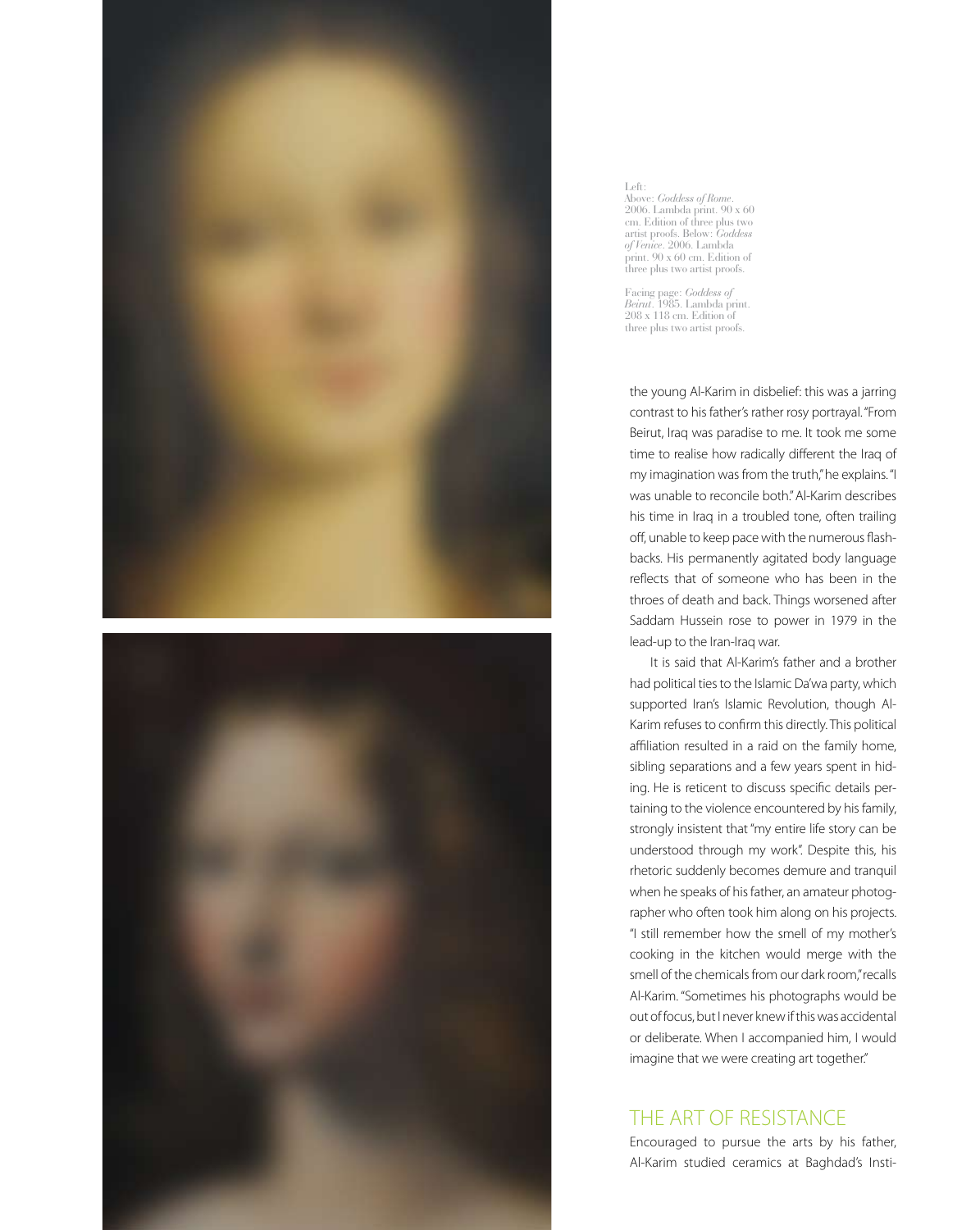tute of Fine Arts from 1983–88. What seemed like a mere professional endeavour marked the beginning of a much greater pursuit of truth. "I chose to study art because it was the only language that the government could not understand," he smiles. "My father told me it was the only way that I could speak the truth. It is a slow but efficient process to change society and survive."

It was while obtaining his Bachelor's degree that Al-Karim first began creating the out-offocus photographic works which have now become his signature style. In 1985 he started producing the Hidden series of lambda prints, which depict human silhouettes and blurred faces wearing masks. Resembling sharp blackand-white photographs that have been obscured and smeared over, the works radiate an eerie aura of confusion, paranoia and fear. "My father was hiding from the government all of his life, so I feel like this theme has been somewhat encrypted in my genes," explains Al-Karim. "The blurriness in my work reflects the uncertainty that has surrounded my life from the very beginning. It is an uncertainty of context, place and time." In Hidden Passion, a 1987 black-and-white triptych lambda print, Al-Karim portrays three statue-like human silhouettes against a dark background. The figure in the centre appears to be a marble sculpture, while the other two's physical demeanours can be likened to human corpses fading into the darkness of death. "This piece illustrates how politicians aim to divide society through religion, culture and education," he explains. "Here, I show how they want us to feel isolated and trust no one, rather than come together. The man in the middle falls in love with Sumerian statues out of fear of trusting another human being and being ousted from the regime for resisting."

Topics of resistance and Sumerian civilisation continuously emerge in Al-Karim's works; the latter a nod to a people the artist very much reveres. He had been exposed to works from the Sumerian era from an early age when visiting his uncle, who was the curator of the National Museum of Iraq. "The Sumerians resisted, fought and never surrendered. This is our history," he says. "I want Iraqis to know they don't have to stay silent." Al-Karim's Hidden series is still ongoing and includes the works Hidden War, Hidden Face and Hidden Prisoner, all of which reference the propaganda carried out by politicians to satisfy their concealed agendas in times of war. By distorting a photograph, generally viewed as a mirror of truth, Al-Karim is challenging the viewer's acceptance of reality, further encouraging self-reflective narration.



"The blurriness in my work reflects the **uncertainty that has surrounded my life from the very beginning. It is an uncertainty of context, place and time."**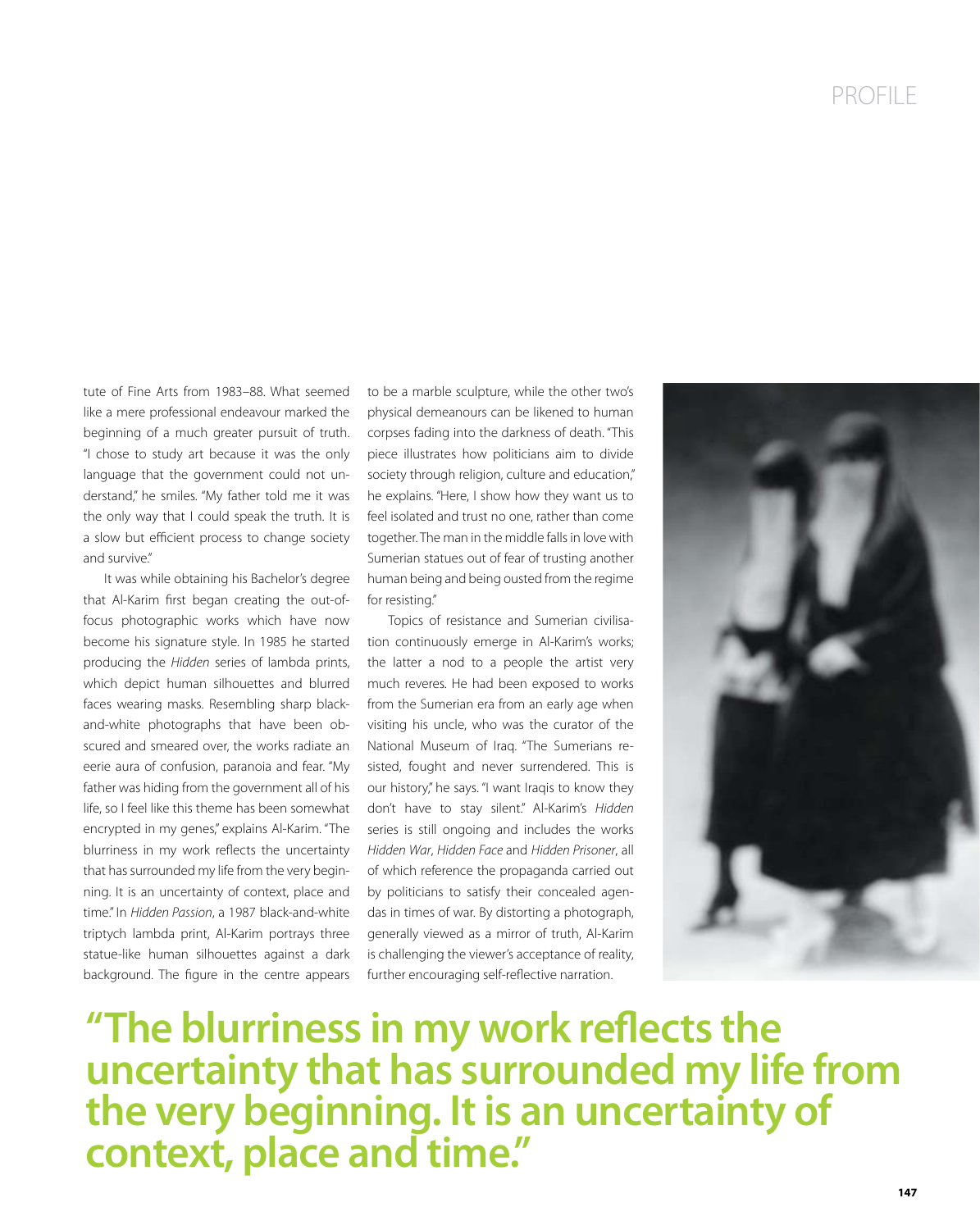**"In my sculptures and paintings, I express my dreams, fantasies and imagination, whereas my photographs present my political statements."**

### LIFE AFTER BAGHDAD

After graduating from university, Al-Karim was drafted into the Iraqi army. Unable to comply with the use of violence required by the military regime, he escaped, seeking shelter in a two-metre deep hole dug in the southern Iraqi desert. For the next three years, he was cared for by an elderly Bedouin woman. The harrowing experience stimulated his creative thought, forcing him to fantasise about life beyond isolation. He eventually sought political asylum in The Netherlands and continued his studies at Amsterdam's Gerrit Reitveld Academie of Fine Arts. After living in Iraq, The Netherlands, Kuwait and Saudi Arabia, Al-Karim, who vows to never return to his homeland, now resides between Denver, Colorado in the USA, and Dubai, UAE.

Al-Karim's actual body of work offers a gamut of media, including metal structures, lacelike clay figures, mixed-media works on canvas, large-scale fibreglass sculptures and lambda prints. However, he only discusses the latter. Although his other works have been exhibited in various venues, including Dubai's XVA Gallery and the Denver Art Museum, Al-Karim recently took a conscious decision to primarily showcase

his photographic works, all of which are shot in film using a medium format camera. "In my sculptures and paintings, I express my dreams, fantasies and imagination, whereas my photographs present my political statements," he says. "The more I share my dreams with the public, the more I feel like I am losing touch with myself." To date, he has held over 20 solo exhibitions around the world. His works are in institutions such as Darat Al-Funun, The George Bush Presidential Library and Museum, the Saatchi Gallery and the V&A. Al-Karim is currently working on a monograph to be published by Skira Rizzoli and scheduled for release in 2012.

## HAUNTING BEAUTY

In 2002 Al-Karim began incorporating sharply displayed eyes to his blurred lambda prints. The untitled works from the Urban Witnesses series depict child-like faces with glaring oversized blue eyes, combed-back blonde hair and duct-taped mouths. These pieces draw attention to the repression of expression experienced by individuals who have lived through war. "In Urban Witnesses, I am pushing people to resist and never close their eyes to protect themselves,"